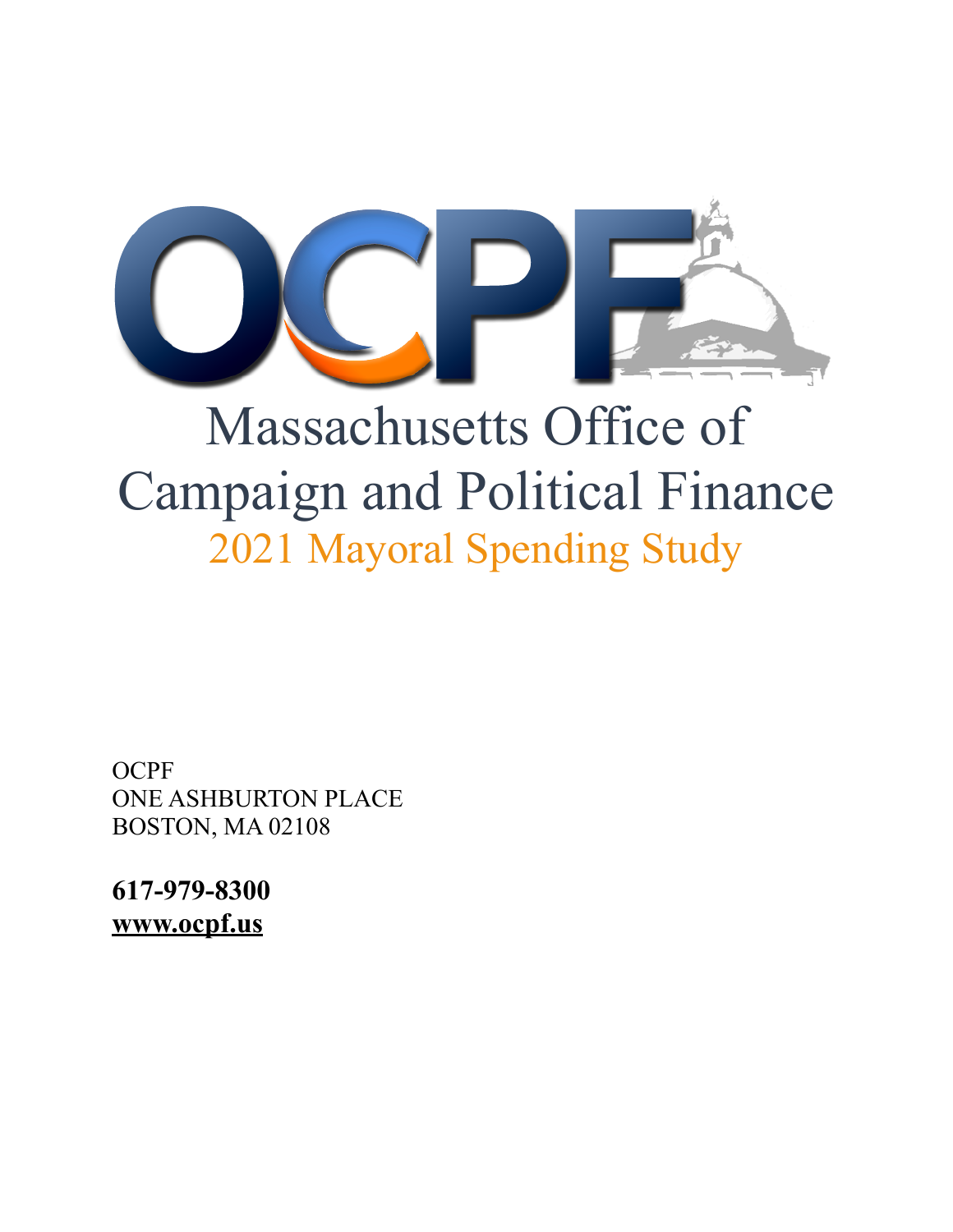## **INTRODUCTION**

This study examines campaign finance activity by candidates for mayor in municipal elections throughout Massachusetts in 2021. The Office of Campaign and Political Finance (OCPF) began issuing mayoral studies after the 1997 city elections. OCPF devotes considerable attention to municipal races, both by providing guidance and workshops to candidates and working closely with local election officials to help ensure compliance with the campaign finance law.

All mayoral candidates in the state e-filed campaign finance reports with OCPF in 2021.

The information contained in this study is based on data compiled from campaign finance reports filed by 66 mayoral candidates in the 34 cities that held mayoral elections in 2021. **The study is limited to those candidates who were on the ballot in the November elections in cities and does not include those who were eliminated in preliminary elections.**

Mayoral candidates have campaign finance accounts with banks that file reports directly with OCPF monthly*.* 

Some mayoral candidates in this report may have also held another elected office, such as city councilor, and activity by their committees may also include activity related to that office.

OCPF has taken steps to ensure that the information contained in this report is accurate as of the time of its compilation. The information used for this report does not reflect amendments filed by candidates subsequent to the original filings. In addition, the information provided by candidates and committees may contain some minor balance inconsistencies.

OCPF is an independent state agency that administers Massachusetts General Laws Chapter 55, which provides for disclosure and regulation of campaign finance activity by candidates for state, county and municipal office.

June 2022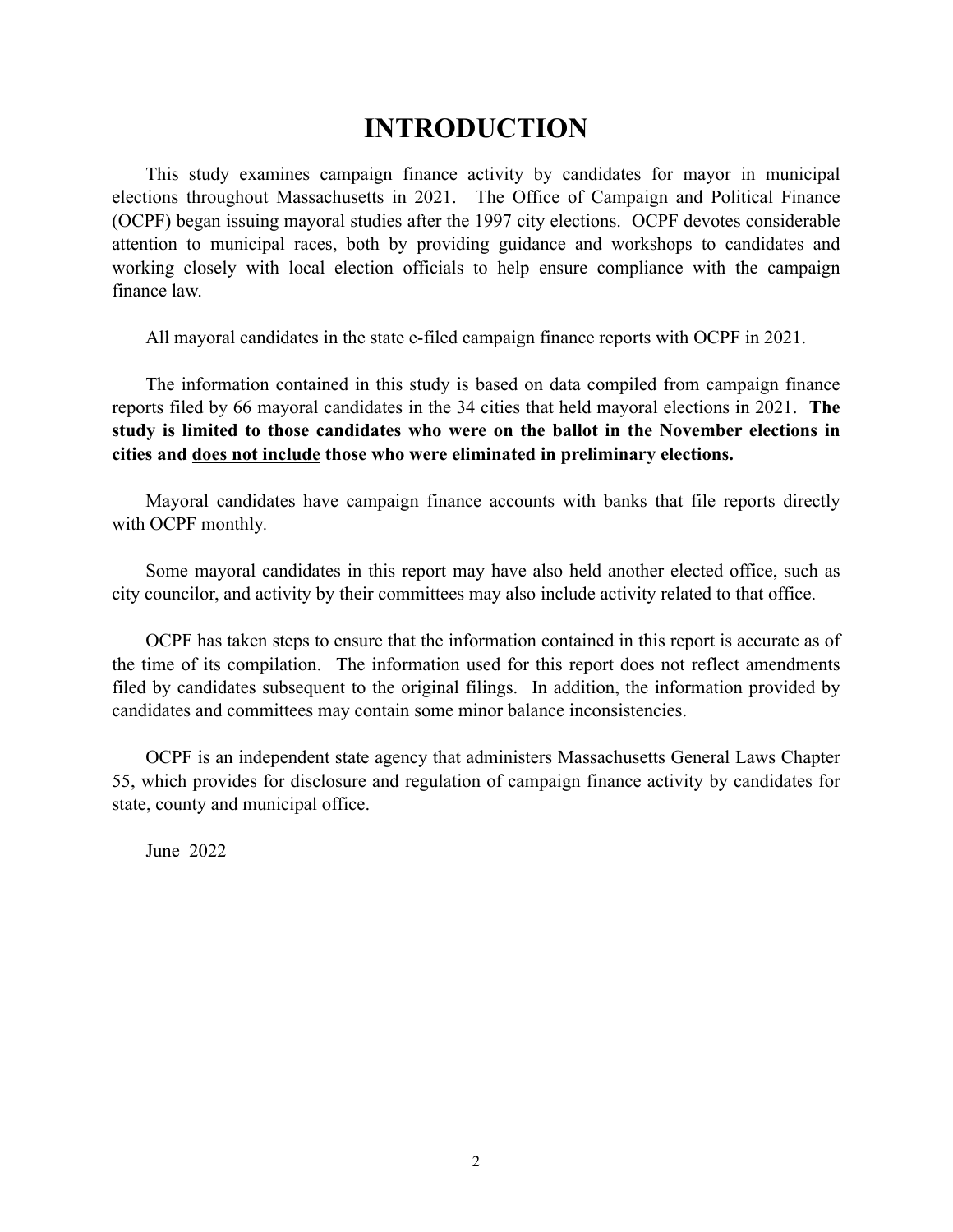## <span id="page-2-1"></span>**FINDINGS**

Voters in 34 cities in Massachusetts went to the polls to elect their mayors in 2021. Twentyeight of those 34 mayoral finals were contested.

Of the contested races, eight featured contests for open seats in Boston, Holyoke, Lawrence, Lynn, Newburyport, North Adams, Northampton and Somerville. Acting mayors were serving in Boston, Holyoke and Lawrence.[1](#page-2-0)

A total of 66 candidates were on the ballot in November, including 27 incumbents, five of whom were unopposed for re-election.

The mayors who won election in November 2021 were 23 returning incumbents and 11 newcomers. Three incumbents were defeated – Yvonne Spicer of Framingham, Sefatia Romeo Theken of Gloucester, and Donald Humason of Westfield. Kendras Vasquez of Lawrence was acting mayor and defeated.

#### *The mayoral campaign finance activity in brief:*

- The 66 mayoral candidates raised \$9,195,468 and spent \$10,043,240 in 2021, new records in both categories. The previous spending and fundraising records were set in 2013, when 63 mayoral candidates raised \$8,508,820 and spent \$8,839,321. In both 2013 and 2021, voters were filling open Boston mayoral seats.
- The median amount of fundraising by mayoral candidates in 2021 was \$43,888, up from \$36,614 in 2019. The median spending figure was \$37,277 in 2021, up from \$27,742 in 2019. (A median represents the exact midpoint of all 66 totals: half were higher and half were lower.). The fundraising median in recent mayoral studies have exceeded \$30,000.
- Fifteen candidates raised more than \$100,000 in 2021 (eight in 2019), and 16 spent more than \$100,000 (10 in 2019).
- The top spender in the 28 contested elections won 20 times. Eight candidates outspent their opponents and lost in Agawam, Amesbury, Framingham, Gloucester, Holyoke, Lynn, Medford and Newburyport.
- The race with the highest spending in 2021 was in Boston, where city councilors Michelle Wu and Annissa Essaibi George reported \$5,812,975 in expenditures. The most

<span id="page-2-0"></span> $<sup>1</sup>$  $<sup>1</sup>$  $<sup>1</sup>$  Mayors of two cities, Cambridge and Lowell, are elected as city councilors and are chosen by their fellow</sup> members to serve as mayor. Because those candidates never appear on the ballot for mayor, they are not included in this study. The mayor of Worcester is a city councilor-at-large but is also elected by voters separately as mayor. That race is included in this report.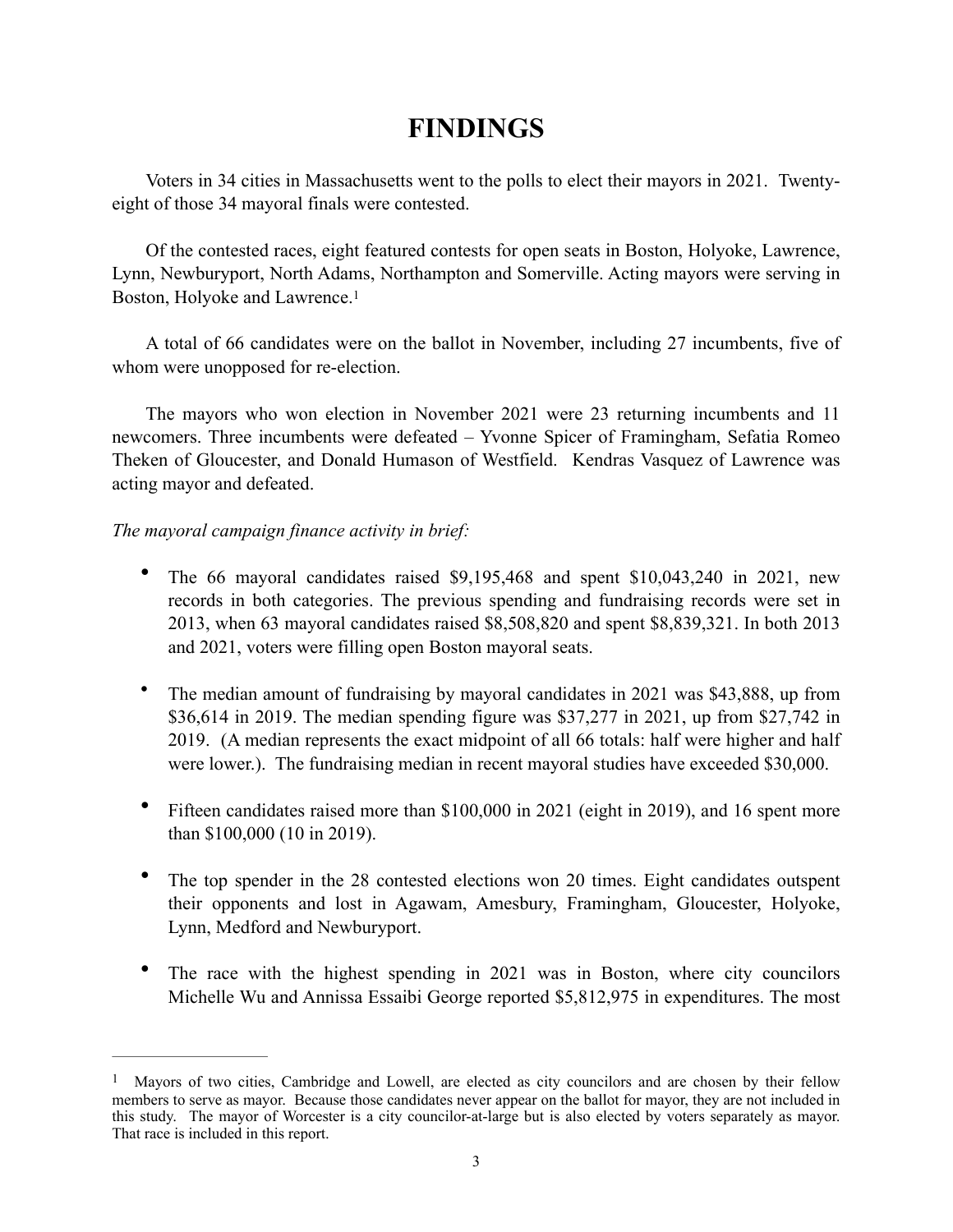expensive race ever was in 2013 in Boston, when former Mayor Martin Walsh and former Boston City Councilor John Connolly reported total expenditures of \$6,020,548.

- The top fundraiser among mayoral candidates in 2021 was Annissa Essaibi George of Boston, who raised \$2.7 million. The fundraising record was set in 2013 when Walsh raised \$3,004,406, surpassing the previous record of \$1,518,353 set in 2009 by former Boston Mayor Thomas Menino.
- Michelle Wu of Boston topped the spending list at \$3,047,256 in 2021, a new record. The previous record was set in 2013, when Martin Walsh reported \$3,015,209 in expenditures, breaking the record set in 2009 by Menino, who spent \$2.7 million.
- The average amount spent per vote by a candidate in 2021 was \$24.13, a new record. The previous record was set in 2013 when \$20.96 was spent per vote.

Comparisons to figures from other years are difficult, due to such factors as turnover of candidates and the fact that not all cities hold mayoral elections every two years.

A significant factor in any study of mayoral spending is whether Boston is included. The largest city in the state, Boston elects its mayor every four years and has generated the greatest amount of campaign finance activity by far each time it is included in this study.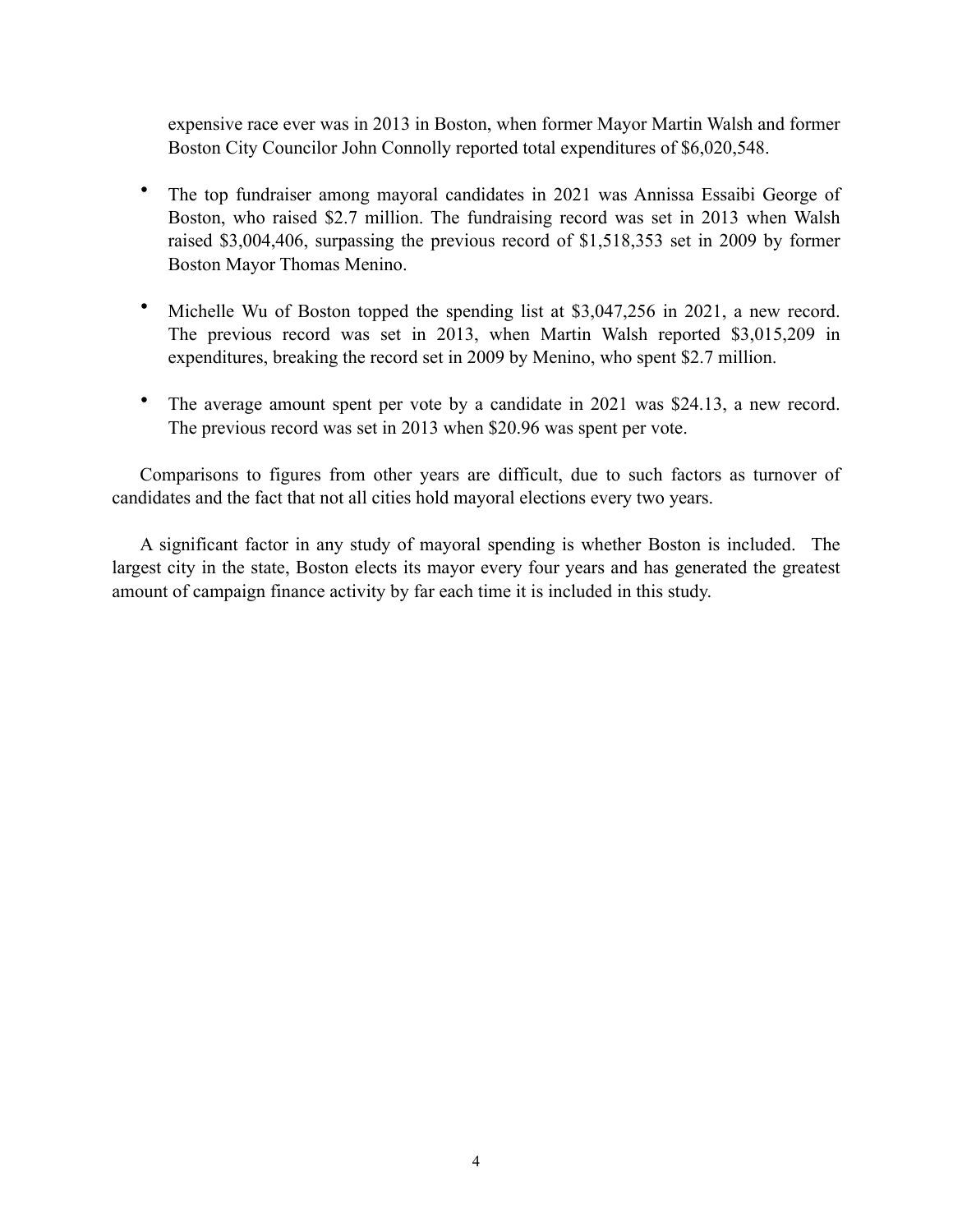## **Campaign Finance Activity by Mayoral Candidates in Municipal General Elections 1997-2021**

| Year |                                | <b>Receipts</b> |               | <b>Expenditures</b> |               |                                            |  |
|------|--------------------------------|-----------------|---------------|---------------------|---------------|--------------------------------------------|--|
|      | <b>Number of</b><br>candidates | <b>Total</b>    | <b>Median</b> | <b>Total</b>        | <b>Median</b> | <i><b>Average</b></i><br>spent per<br>vote |  |
|      |                                |                 |               |                     |               |                                            |  |
| 1997 | 66                             | \$3,708,975     | \$28,157      | \$3,835,055         | \$27,127      | \$6.63                                     |  |
| 1999 | 69                             | \$3,198,736     | \$32,289      | \$3,284,268         | \$23,388      | \$7.44                                     |  |
| 2001 | 76                             | \$4,546,947     | \$32,644      | \$5,852,880         | \$33,040      | \$11.70                                    |  |
| 2003 | 70                             | \$3,587,911     | \$31,586      | \$3,949,051         | \$27,672      | \$11.03                                    |  |
| 2005 | 71                             | \$5,778,781     | \$30,021      | \$6,209,404         | \$27,621      | \$14.18                                    |  |
| 2007 | 69                             | \$3,577,819     | \$29,122      | \$3,914,462         | \$25,339      | \$12.23                                    |  |
| 2009 | 73                             | \$5,549,845     | \$30,523      | \$7,542,006         | \$28,924      | \$16.52                                    |  |
| 2011 | 71                             | \$3,386,403     | \$30,218      | \$3,549,375         | \$27,469      | \$11.01                                    |  |
| 2013 | 63                             | \$8,508,820     | \$34,626      | \$8,839,321         | \$32,964      | \$20.96                                    |  |
| 2015 | 61                             | \$3,692,411     | \$34,895      | \$3,786,953         | \$30,782      | \$12.93                                    |  |
| 2017 | 58                             | \$5,959,743     | \$37,439      | \$6,092,517         | \$30,988      | \$15.48                                    |  |
| 2019 | 64                             | \$3,351,435     | \$36,614      | \$3,591,596         | \$27,742      | \$12.07                                    |  |
| 2021 | 66                             | \$9,195,478     | \$43,888      | \$10,043,240        | \$37,277      | \$24.13                                    |  |

Data are for candidates in the general election only and does not include those who were eliminated in a preliminary election.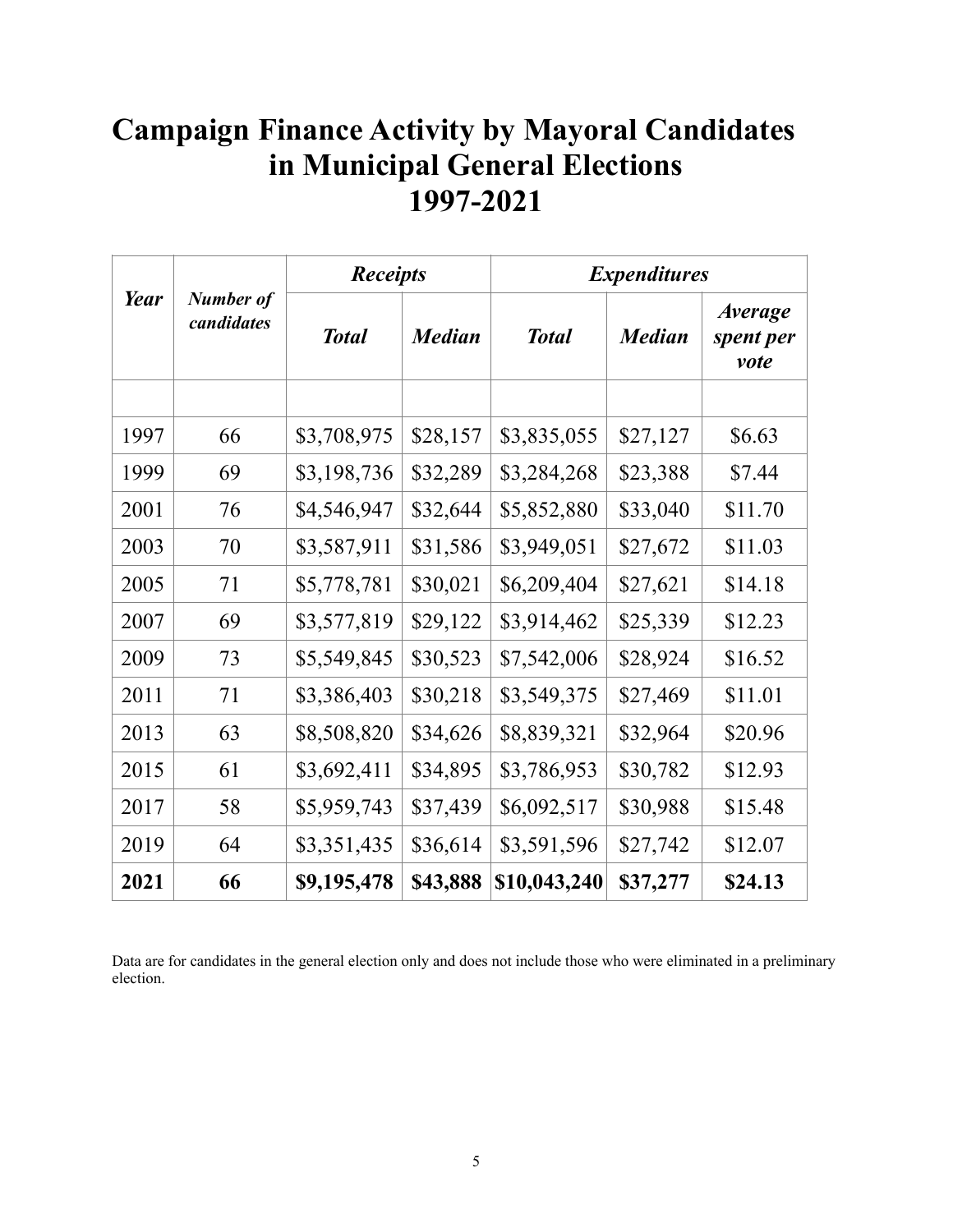*The findings in more detail:*

#### **Most Active Races**

The greatest amount of spending for a mayoral race in 2021 was in Boston, where Michelle Wu defeated fellow city councilor Annissa Essaibi George.

The record for a race was set in 2013 in Boston, when former Mayor Martin Walsh and former City Councilor John Connolly reported spending a total of \$6,020,548.

|     | City              | <b>Total Expenditures</b> | Population* |
|-----|-------------------|---------------------------|-------------|
| 1)  | <b>Boston</b>     | \$5,812,975               | 675,647     |
| 2)  | Everett           | \$491,509                 | 49,075      |
| 3)  | Lawrence          | \$425,714                 | 89,143      |
| 4)  | Newton            | \$421,784                 | 88,923      |
| 5)  | Lynn              | \$353,680                 | 101,253     |
| 6)  | Somerville        | \$279,376                 | 81,045      |
| 7)  | Framingham        | \$212,624                 | 72,362      |
| 8)  | <b>Fall River</b> | \$183,492                 | 94,000      |
| 9)  | Salem             | \$182,192                 | 44,480      |
| 10) | Haverhill         | \$170,120                 | 67,787      |

## **Highest Total Expenditures by Mayoral Race 2021**

\* Source: U.S. Census Bureau

Gardner had the least amount of spending (\$12,928) in cities with contested mayoral elections.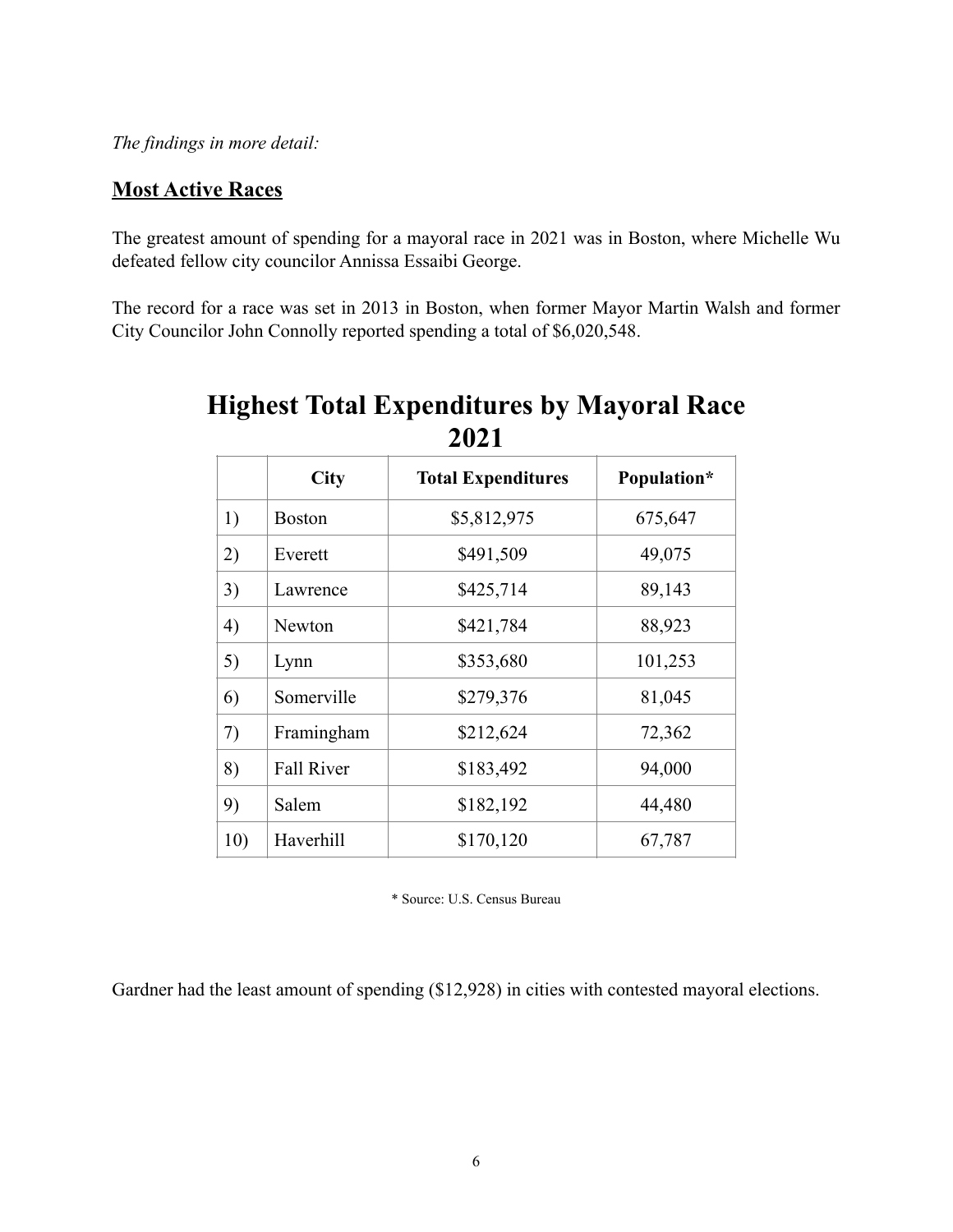#### **Top Fundraisers**

Annissa Essaibi George of Boston was the top fundraiser in 2021, reporting \$2,689,973.

The fundraising record was set in 2013 by former Boston Mayor Martin Walsh, who raised \$3,004,406. The previous fundraising record was \$1,518,353 set in 2009 by former Boston Mayor Thomas Menino.

|     | <b>Candidate</b>        | City          | <b>Receipts</b> | Won/Lost |
|-----|-------------------------|---------------|-----------------|----------|
| 1)  | Annissa Essaibi George  | <b>Boston</b> | \$2,689,973     | Lost     |
| 2)  | Michelle Wu             | <b>Boston</b> | \$2,564,240     | Won      |
| 3)  | Carlo DeMaria (I)       | Everett       | \$355,129       | Won      |
| 4)  | Kendras Vasquez $(I)^*$ | Lawrence      | \$205,327       | Lost     |
| 5)  | Darren Cyr              | Lynn          | \$200,651       | Lost     |
| 6)  | Brian DePena            | Lawrence      | \$176,237       | Won      |
| 7)  | Kimberley Driscoll (I)  | Salem         | \$162,341       | Won      |
| 8)  | Jared Nicholson         | Lynn          | \$153,272       | Won      |
| 9)  | Katjana Ballantyne      | Somerville    | \$143,318       | Won      |
| 10) | Ruthanne Fuller (I)     | Newton        | \$140,777       | Won      |

## **Top Mayoral Campaign Fundraisers 2021**

 $(I)$  = Incumbent \*Acting mayor

The winning candidates who reported the least amount of money raised in 2021 were Mayor Edward Bettencourt of Peabody (\$1,660), and William Sapelli of Agawam (\$9,089).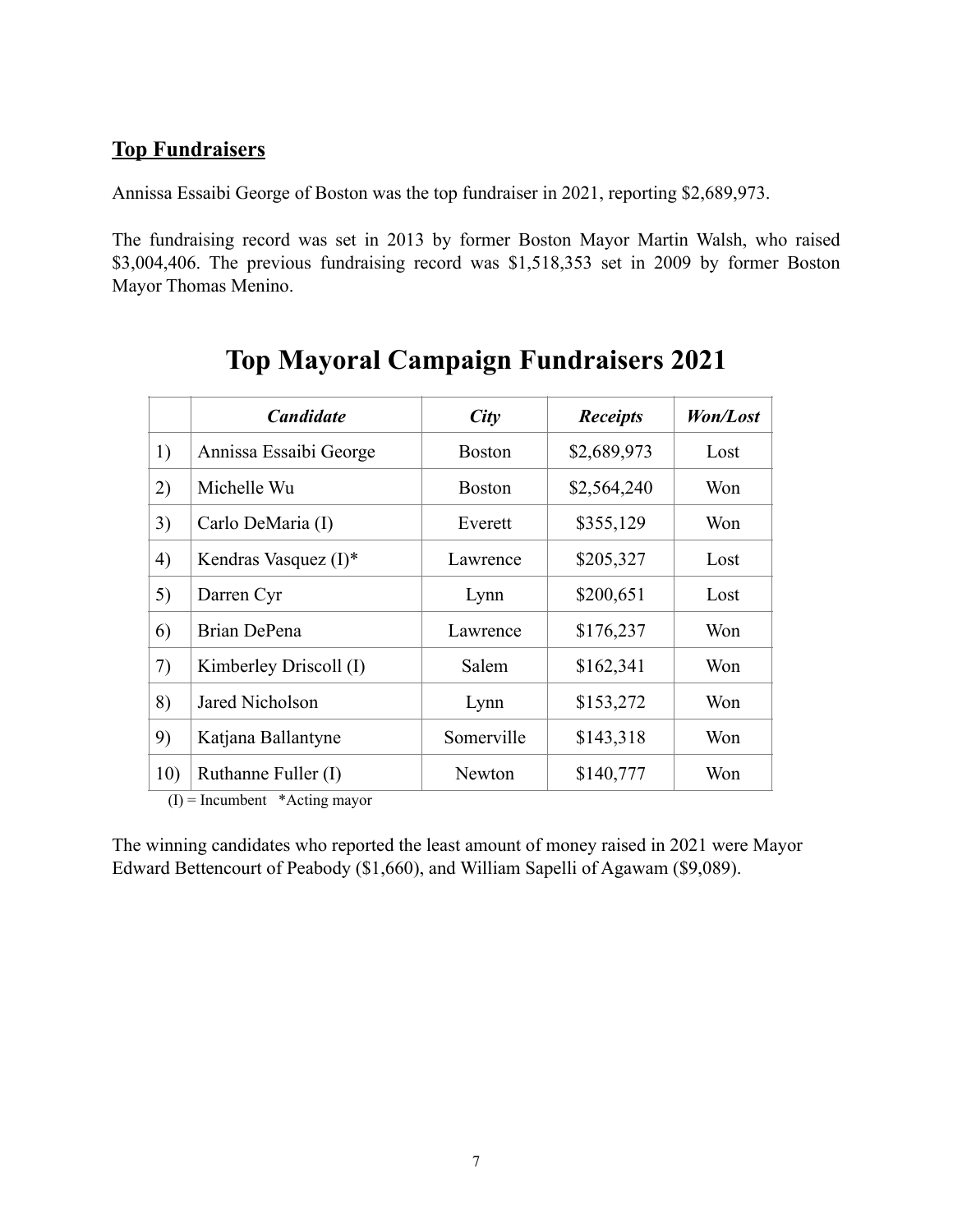#### **Top Spenders**

Michelle Wu of Boston topped the spending list at \$3,047,256 in 2021, a new record. The previous record was set in 2013 when former Boston Mayor Martin Walsh reported \$3,015,209 in expenditures, breaking the record set in 2009 by former Boston Mayor Thomas Menino, who spent \$2,676,589.

|     | <b>Name</b>             | City          | <b>Expenditures</b> | Won/Lost |
|-----|-------------------------|---------------|---------------------|----------|
| 1)  | Michelle Wu             | <b>Boston</b> | \$3,047,256         | Won      |
| 2)  | Annissa Essaibi George  | <b>Boston</b> | \$2,765,719         | Lost     |
| 3)  | Carlo DeMaria (I)       | Everett       | \$424,639           | Won      |
| 4)  | Ruthanne Fuller (I)     | Newton        | \$351,064           | Won      |
| 5)  | Darren Cyr              | Lynn          | \$218,897           | Lost     |
| 6)  | Brian DePena            | Lawrence      | \$217,699           | Won      |
| 7)  | Kendrys Vasquez $(I)^*$ | Lawrence      | \$208,015           | Lost     |
| 8)  | Katjana Ballantyne      | Somerville    | \$161,877           | Won      |
| 9)  | James Fiorentini (I)    | Haverhill     | \$150,274           | Won      |
| 10) | Kimberley Driscoll (I)  | Salem         | \$145,742           | Won      |

## **Top Expenditures by Mayoral Campaigns in 2021**

 $(I)$  = Incumbent (O) \*Interim mayor

The opposed candidate who spent the least and won was Mayor William Sapelli of Agawam, who reported \$10,509 in expenditures.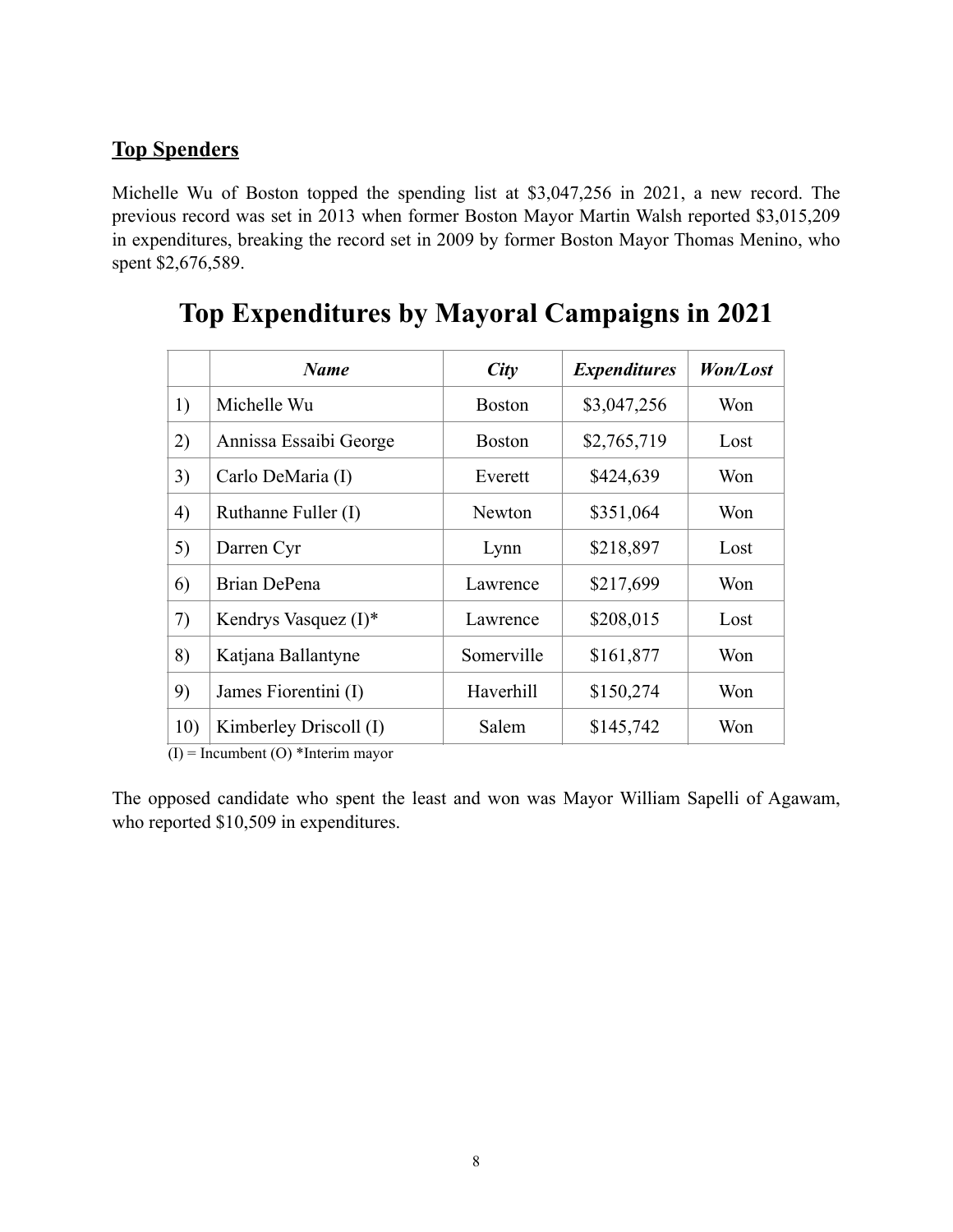#### **Per-Vote Spending**

Mayoral candidates on average spent \$24.13 per vote in 2021, a new record. The previous record, \$20.96, was set in 2013. The average was \$12.07 in 2019, and \$15.48 in 2017.

Incumbent Mayor Carlo DeMaria of Everett had the highest per-vote average in 2021, \$113, a new record. The previous record of \$89.33 was set in 2019 by former Fall River Mayor Jasiel Correia.

|     | <b>Name</b>                 | City          | <b>Amount</b> | Won/Lost |
|-----|-----------------------------|---------------|---------------|----------|
| 1.  | Carlo DeMaria (I)           | Everett       | \$113.00      | Won      |
| 2.  | Annissa Essaibi George (O)  | <b>Boston</b> | \$54.36       | Lost     |
| 3.  | Darren Cyr $(O)$            | Lynn          | \$48.12       | Lost     |
| 4.  | James Kelcourse             | Amesbury      | \$40.09       | Lost     |
| 5.  | Nicole Marie LaChapelle (I) | Easthampton   | \$38.48       | Won      |
| 6.  | Kendrys Vasquez $(I)^*$     | Lawrence      | \$38.36       | Lost     |
| 7.  | Brian DePena                | Lawrence      | \$35.27       | Won      |
| 8.  | Michelle Wu $(O)$           | <b>Boston</b> | \$33.40       | Won      |
| 9.  | Ruthanne Fuller (I)         | Newton        | \$32.17       | Won      |
| 10. | Yvonne Spicer (I)           | Framingham    | \$31.31       | Lost     |

## **Per-Vote Expenditures by Mayoral Candidates 2021**

(I) = Incumbent (O) = Open Seat \*Acting Mayor

### **Five Winning and Opposed Candidates with the Lowest Per-Vote Average in 2021**

| William Sapelli, Agawam:          | \$2.41 |
|-----------------------------------|--------|
| Joseph Petty, Worcester:          | \$3.31 |
| Gina-Louise Sciarra, Northampton: | \$4.62 |
| Michael Nicholson, Gardner:       | \$4.73 |
| Michael Cahill, Beverly:          | \$5.06 |

Boston recorded the greatest number of votes cast for mayor, 142,118 andGardner recorded the fewest votes cast, 2,829, in a contested election in 2021.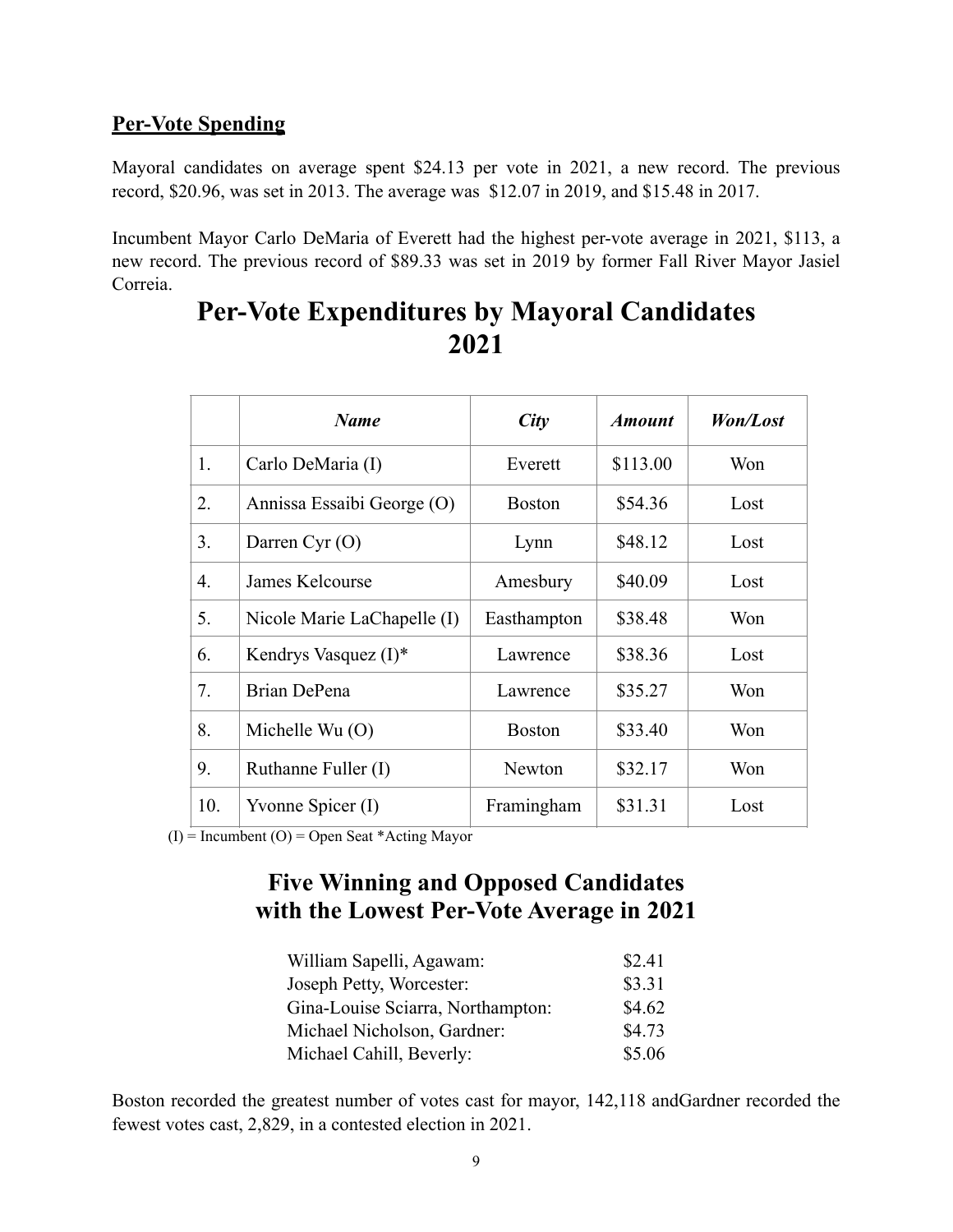#### **Success Rate for Top Spenders**

Traditionally, the candidate who spends the most money wins. The top spender in the 28 contested elections won 20 times, or 71 percent of the contests in 2021. Eight candidates outspent their opponents and lost in Agawam, Amesbury, Framingham, Gloucester, Holyoke, Lynn, Medford and Newburyport.

Past years:

- 2019: The top spender won 86 percent of the time (24 or 28)
- 2017: The top spender won 87 percent of the time (20 of 23)
- 2015: The top spender won 75 percent of the time (18 of 24)
- 2013: The top spender won 80 percent of the time (20 of 25)
- 2011: The top spender won 86 percent of the time (26 of 31)
- 2009: The top spender won 71 percent of the time (22 of 31)
- 2007: The top spender won 64 percent of the time (18 of 28)
- 2005: The top spender won 72 percent of the time (21 of 29)
- 2003: The top spender won 68 percent of the time (21 of 31)
- 2001: The top spender won 79 percent of the time (27 of 34)

#### **Winners**

Typically, winning candidates as a whole raise and spend more than those who lose. In 2021, the median expenditure total was \$47,167 for winners and \$27,815 for unsuccessful candidates. In 2019, the median expenditure total was \$38,180 for winners and \$19,414 for unsuccessful candidates.

## **Receipts and Expenditures by Winning and Losing Mayoral Candidates 2021**

|                   | <b>Raised</b> | <b>Spent</b> |
|-------------------|---------------|--------------|
| Winners (34)      |               |              |
| Total             | \$5,040,965   | \$5,757,662  |
| Average           | \$148,263     | \$169,343    |
| Unsuccessful (32) |               |              |
| Total             | \$4,154,512   | \$4,285,577  |
| Average           | \$129,828     | \$133,924    |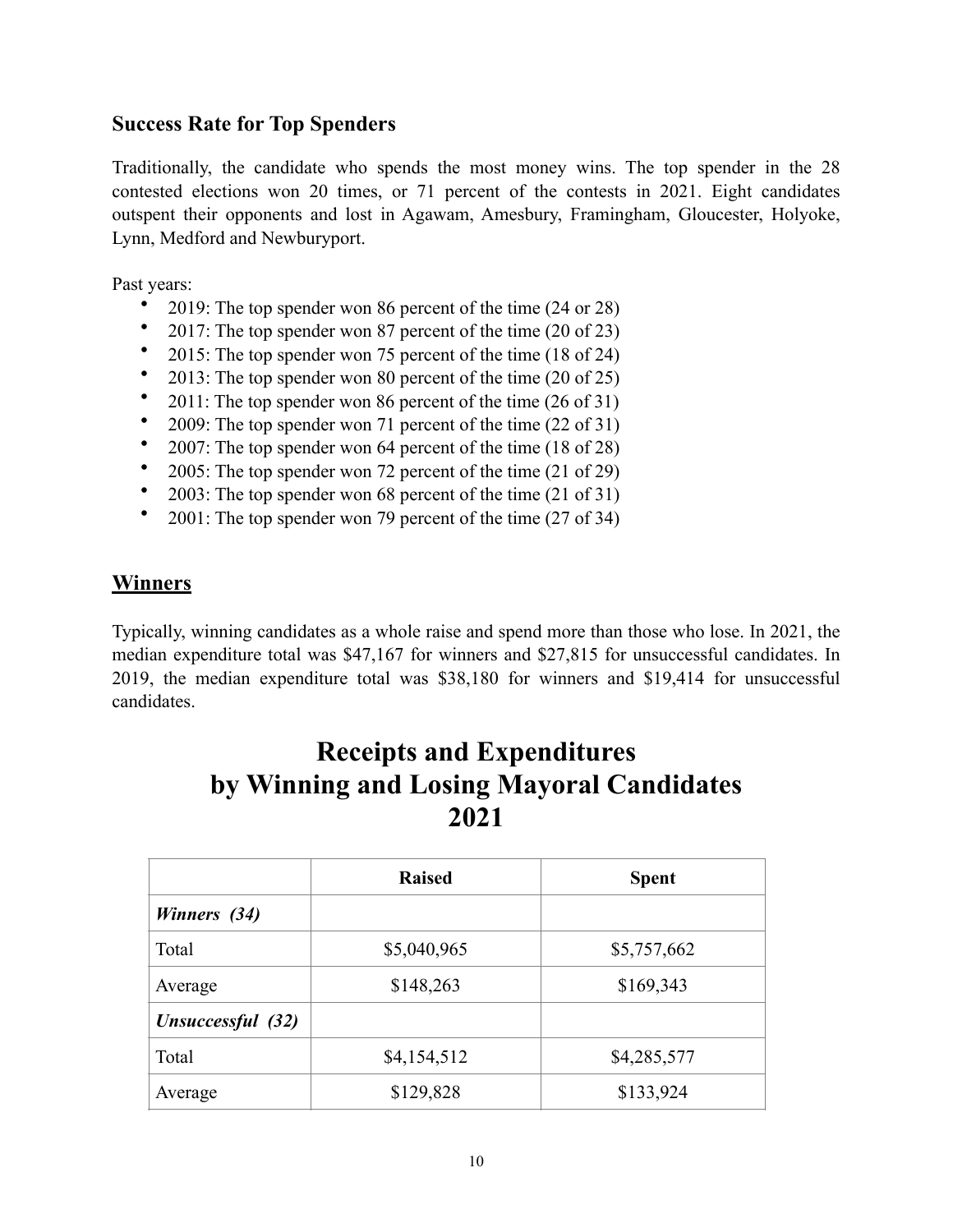#### **Open seats**

A total of eight contests featured open seats in Boston, Holyoke, Lawrence, Lynn, Newburyport, North Adams, Northampton and Somerville. Acting mayors were serving in Boston, Holyoke and Lawrence. The same number of open seats were available in 2019.

#### **Incumbents**

In 2021, 27 of the 66 candidates were incumbents. The mayors who won election in November 2021 were 23 returning incumbents and 11 newcomers. Three incumbents were defeated – Yvonne Spicer of Framingham, Sefatia Romeo Theken of Gloucester, and Donald Humason of Westfield. Kendras Vasquez of Lawrence was acting mayor and defeated.

Three incumbents were defeated in 2019 – Stephanie Muccini Burke of Medford, Jasiel Correia of Fall River and Kenneth Gray of Amesbury.

## **Mayoral Campaign Receipts and Expenditures by Incumbency 2021**

|                            | <b>Raised</b> | <b>Spent</b> |
|----------------------------|---------------|--------------|
| Incumbents (27)            |               |              |
| Totals                     | \$1,970,437   | \$2,251,550  |
| Average                    | \$72,979      | \$83,390     |
|                            |               |              |
| <b>Non-Incumbents</b> (39) |               |              |
| Totals                     | \$7,225,041   | \$7,791,689  |
| Average                    | \$190,132     | \$205,044    |

*Table of all candidates follows.*